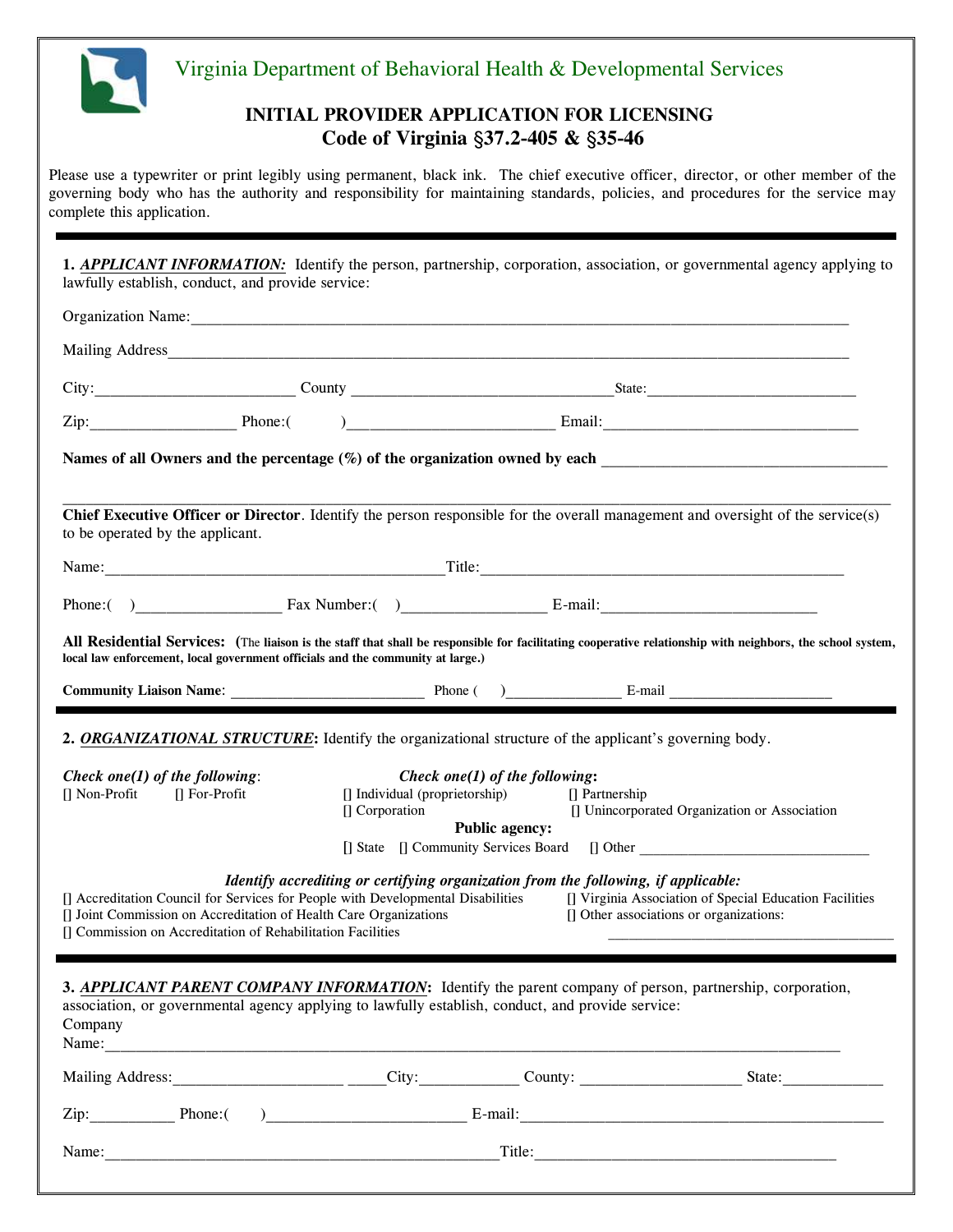## *SERVICE TYPE***:**

Place a check to identify the service type. If the service type is not listed, please note in the service information section. Please note new applicants (no independent service operation experience) are permitted to apply for **ONE** service on the initial application.

| Check |         |     |                                                 |                                                                                         |  |
|-------|---------|-----|-------------------------------------------------|-----------------------------------------------------------------------------------------|--|
| one   | Service | Pgm | Description                                     | Licensed As Statement                                                                   |  |
|       |         |     |                                                 | A Level C mental health children's residential service for children with serious        |  |
|       | 14      | 001 | Level C MH Children Residential Service         | emotional disturbance                                                                   |  |
|       |         |     |                                                 | A Level C mental health children's residential service for children with serious        |  |
|       | 14      | 001 | Level C MH Children Residential Service         | emotional disturbance                                                                   |  |
|       |         |     |                                                 | A mental health children's residential service for children with serious emotional      |  |
|       | 14      | 004 | MH Children Residential Service                 | disturbance                                                                             |  |
|       | 14      | 007 | SA Children Residential Service                 | A substance abuse children's residential service for children                           |  |
|       |         |     |                                                 | A mental health group home residential service for children with serious emotional      |  |
|       | 14      | 008 | MH Children Group Home Residential Service      | disturbance                                                                             |  |
|       | 14      | 033 | SA Children Group Home Residential Service      | A substance abuse group home residential service for children                           |  |
|       | 14      | 035 | DD Children Group Home Residential Service      | A developmental disability group home residential service for children                  |  |
|       |         |     |                                                 | An intermediate care facility for individuals with a developmental disability (ICF-IDD) |  |
|       | 14      | 048 | ICF-IDD Children Group Home Residential Service | group home residential service for children                                             |  |
|       |         |     |                                                 | A residential group home with crisis stabilization REACH service for children and       |  |
|       |         |     |                                                 | adolescents with a co-occurring diagnosis of developmental disability and behavioral    |  |
|       | 14      | 59  | REACH Children's Residential Service            | health needs                                                                            |  |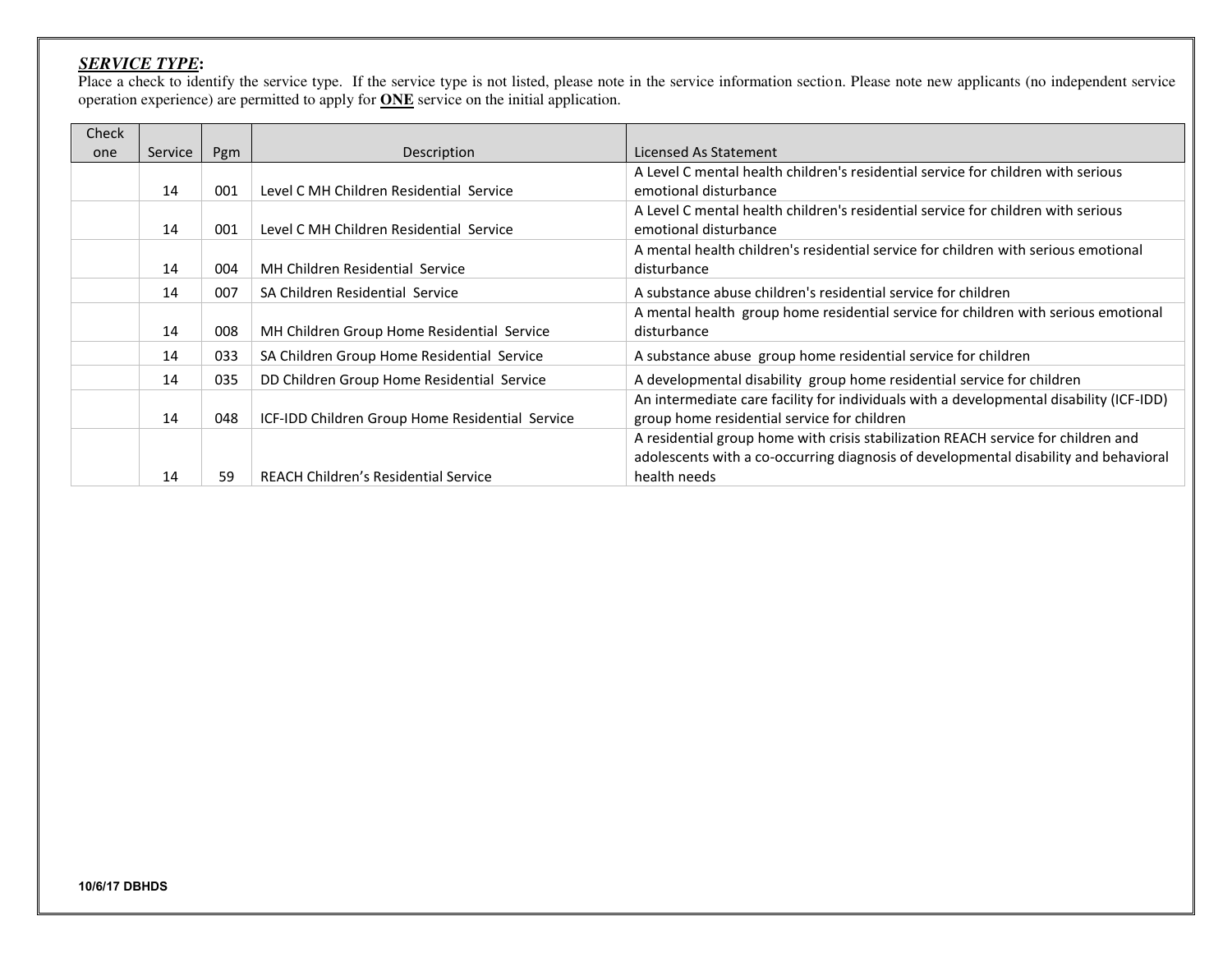**5.** *SERVICE INFORMATION***:** Complete for the organization to be licensed by the Department of Behavioral Health and Developmental Services.

| <b>Service Director: Contracts</b>                                                                                                                     |                                                |  |
|--------------------------------------------------------------------------------------------------------------------------------------------------------|------------------------------------------------|--|
|                                                                                                                                                        | Е-                                             |  |
| Client Demographics (check all that apply):                                                                                                            |                                                |  |
| $\begin{bmatrix} \end{bmatrix}$ Male $\begin{bmatrix} \end{bmatrix}$ Female $\begin{bmatrix} \end{bmatrix}$ Both $\begin{bmatrix} \end{bmatrix}$ Child | [] Adolescent (Min. & Max. Age Range) [] Adult |  |
|                                                                                                                                                        | <b>LOCATION</b><br>6. Location Name # of beds: |  |
|                                                                                                                                                        | City: County: County: State: Zip:              |  |
|                                                                                                                                                        | Phone: $($ ) E-                                |  |
| Directions:                                                                                                                                            |                                                |  |

## **7. NAME AND ADDRESS OF OWNER OF PHYSICAL PLANT**

| Name    |  |
|---------|--|
|         |  |
| Address |  |
|         |  |

### **8. RECORDS: IDENTIFY THE LOCATION OF THE FOLLOWING RECORDS**

| <b>Financial Records</b>  | <b>Address:</b><br>Zip:<br>State: | City: |                                 |
|---------------------------|-----------------------------------|-------|---------------------------------|
| <b>Personnel Records</b>  | <b>Address:</b><br>Zip:<br>State: | City: | County $\overline{\phantom{a}}$ |
| <b>Residents' Records</b> | <b>Address:</b><br>Zip:<br>State: | City: |                                 |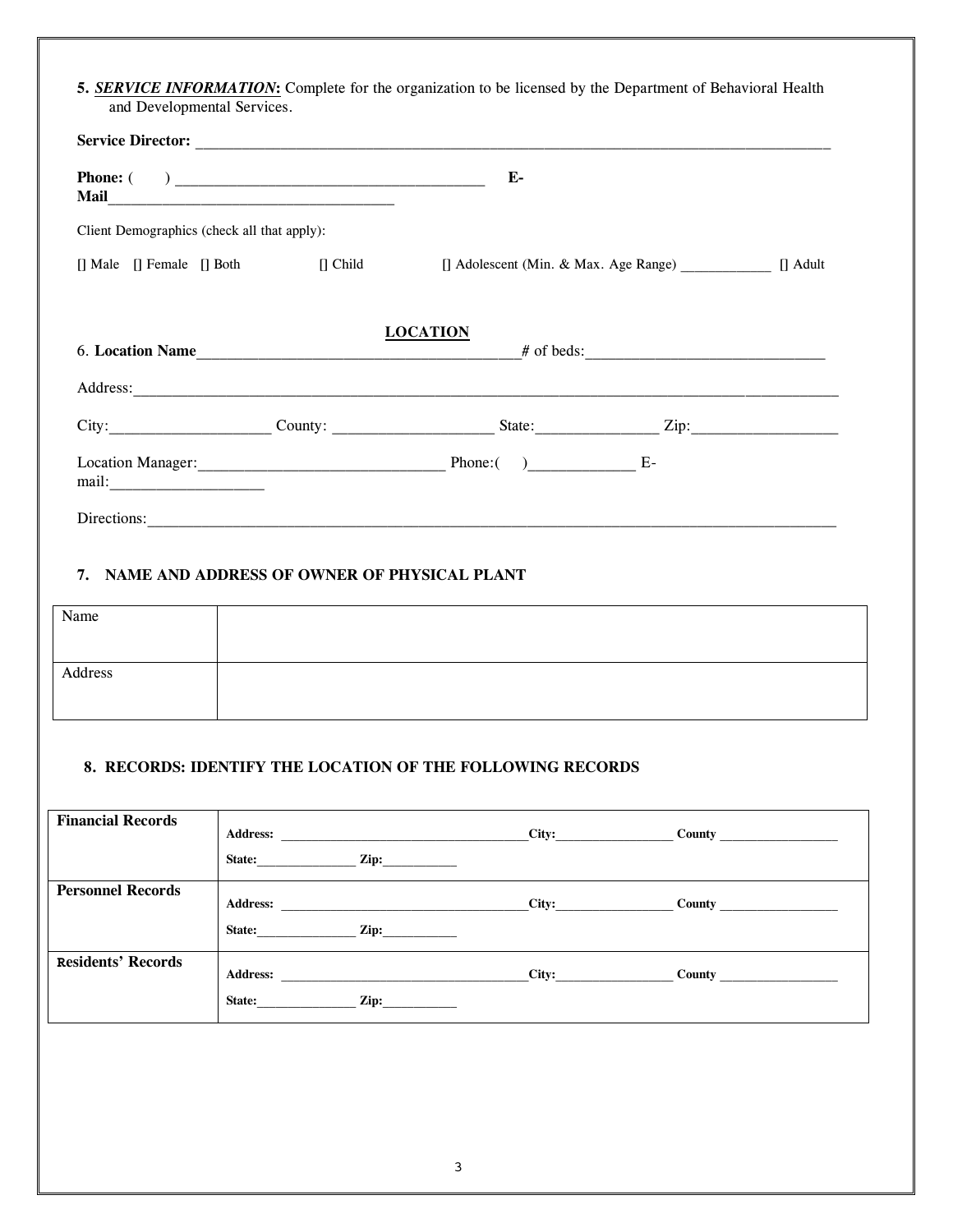| REQUIRED ATTACHMENTS                                                                                                                                                                                                                                                                                                                                                                                  |                                                                                           |                                                                                                         |
|-------------------------------------------------------------------------------------------------------------------------------------------------------------------------------------------------------------------------------------------------------------------------------------------------------------------------------------------------------------------------------------------------------|-------------------------------------------------------------------------------------------|---------------------------------------------------------------------------------------------------------|
|                                                                                                                                                                                                                                                                                                                                                                                                       | Children's Residential Service<br>Regulations                                             | All Other Services<br>Regulations                                                                       |
| 1. $\Box$ The Completed Application form                                                                                                                                                                                                                                                                                                                                                              | §12 VAC 35-46-20 (D)(1)                                                                   | $§35-105-40(A)$                                                                                         |
| 2. $\Box$ A Working Budget (appropriated revenues and projected<br>expenses for one year -a 12-month period)                                                                                                                                                                                                                                                                                          | §12 VAC 35-46-20 (D)(1)<br>§12 VAC 35-46-190 (A)(2)                                       | $§35-105-40(A)(1)$                                                                                      |
| 3. $\Box$ Evidence of financial resources or line of credit sufficient to<br>cover estimated operating expenses for ninety days (and must be<br>maintained on an ongoing basis)                                                                                                                                                                                                                       | §12 VAC 35-46-180                                                                         | §35-105-210(A) &<br>$§35-105-40(A)(2)$                                                                  |
| 4. $\Box$ A copy of the <b>Organizational Structure</b> , showing the<br>relationship of the management and leadership to the service                                                                                                                                                                                                                                                                 | $$12$ VAC 35-46-20 (D)(1)<br>& §12 VAC 35-46-20 A                                         | $§35-105-190(B)$                                                                                        |
| 5. <b>D</b> Complete Service Description (including philosophy and<br>objectives of the organization, comprehensive description of population<br>to be served, admission, exclusion, continued stay,<br>discharge/termination criteria, a description of services or interventions<br>to be offered, brochures, pamphlets distributed to the public, a copy of<br>the proposed program schedule, etc) | §12 VAC 35-46-20 (D)(1)                                                                   | $§35-105-40 \& \$580(C),$<br>\$570                                                                      |
| 6. $\Box$ Record Management Policy addressing all the requirements of<br>the regulation                                                                                                                                                                                                                                                                                                               | §12 VAC 35-46-20 B [1-5]<br>§12 VAC 35-46-180. C                                          | §35-105-40 & §870(A),<br>390                                                                            |
| 7. Staffing Schedule & Written Staffing plan (use staff<br>information sheet to list potential staff members with designated<br>positions & qualifications, etc.), relief staffing plan, & comprehensive<br>supervision plan                                                                                                                                                                          | §12 VAC 35-46-180                                                                         | §35-105-590                                                                                             |
| 8. □ Resumes of all identified Staff, particularly services director,<br>QIDP, QMHP, and licensed personnel.                                                                                                                                                                                                                                                                                          | §12 VAC 35-46-270 (B)(1)                                                                  | $§35-105-420(A)$                                                                                        |
| 9. $\Box$ <b>Position Descriptions-</b> copies of <b>all</b> position(job) descriptions<br>that address all the requirements (position descriptions for case<br>management, ICT and PACT services must address the additional<br>regulations for those services).                                                                                                                                     | §12 VAC 35-46-20 (D)(1)<br>§12 VAC 35-46-280,<br>§12 VAC 35-46-340 &<br>§12 VAC 35-46-350 | §35-105-40 & §410(A)                                                                                    |
| 10. Evidence of Authority to conduct Business in Virginia.<br>Generally this will a copy of the applicant's State Corporation<br>Commission Certificate.                                                                                                                                                                                                                                              | §12 VAC 35-46-20 (D)(1)<br>& §12 VAC 35-46-320                                            | $$35-105-40(A)(3)$ and<br>\$190(B)                                                                      |
| 11. $\Box$ <b>Certificate of Occupancy</b> – for the building where services are<br>to be provided (except home-based services),                                                                                                                                                                                                                                                                      | §12 VAC 35-46-20 (D)(1)                                                                   | §35-105-260                                                                                             |
| And for residential services:                                                                                                                                                                                                                                                                                                                                                                         |                                                                                           |                                                                                                         |
| 1. $\Box$ Copy of the Building floor plan, with dimensions<br>13. Current Health Inspection                                                                                                                                                                                                                                                                                                           | §12 VAC 35-46-20 (D)(1)<br>§12 VAC 35-46-20 B                                             | $$35-105-40$ (B)(5)<br>\$35-105-290                                                                     |
| 14. Current Fire Inspection                                                                                                                                                                                                                                                                                                                                                                           | $$12$ VAC 35-46-20 (D)[1-4]                                                               | §35-105-320                                                                                             |
| <b>Children's Residential Service Only</b>                                                                                                                                                                                                                                                                                                                                                            |                                                                                           |                                                                                                         |
| 15. $\Box$ Articles of Incorporation, By- laws, & Certificate of<br>Incorporation                                                                                                                                                                                                                                                                                                                     | §12 VAC 35-46-20 (D)(1)                                                                   | Facility operated by a<br><b>VA</b> corporation                                                         |
| $16\Box$ Articles of Incorporation, By- laws, & Certificate of Authority                                                                                                                                                                                                                                                                                                                              | §12 VAC 35-46-20 (D)(1)                                                                   | Facility operated by a<br>out of state corporation                                                      |
| 6. $\Box$ Listing of board members, the Executive Committee, or public<br>agency all members of legally accountable governing body                                                                                                                                                                                                                                                                    | §12 VAC 35-46-20-170                                                                      | <b>Facilities with a</b><br><b>Governing Board</b>                                                      |
| 7. $\Box$ References for three officers of the Board including President,<br>Secretary and Member-at-Large                                                                                                                                                                                                                                                                                            | §12 VAC 35-46-20 D                                                                        | <b>Facility operated by</b><br>Corp., an<br>unincorporated<br>Organization, or an<br><b>Association</b> |